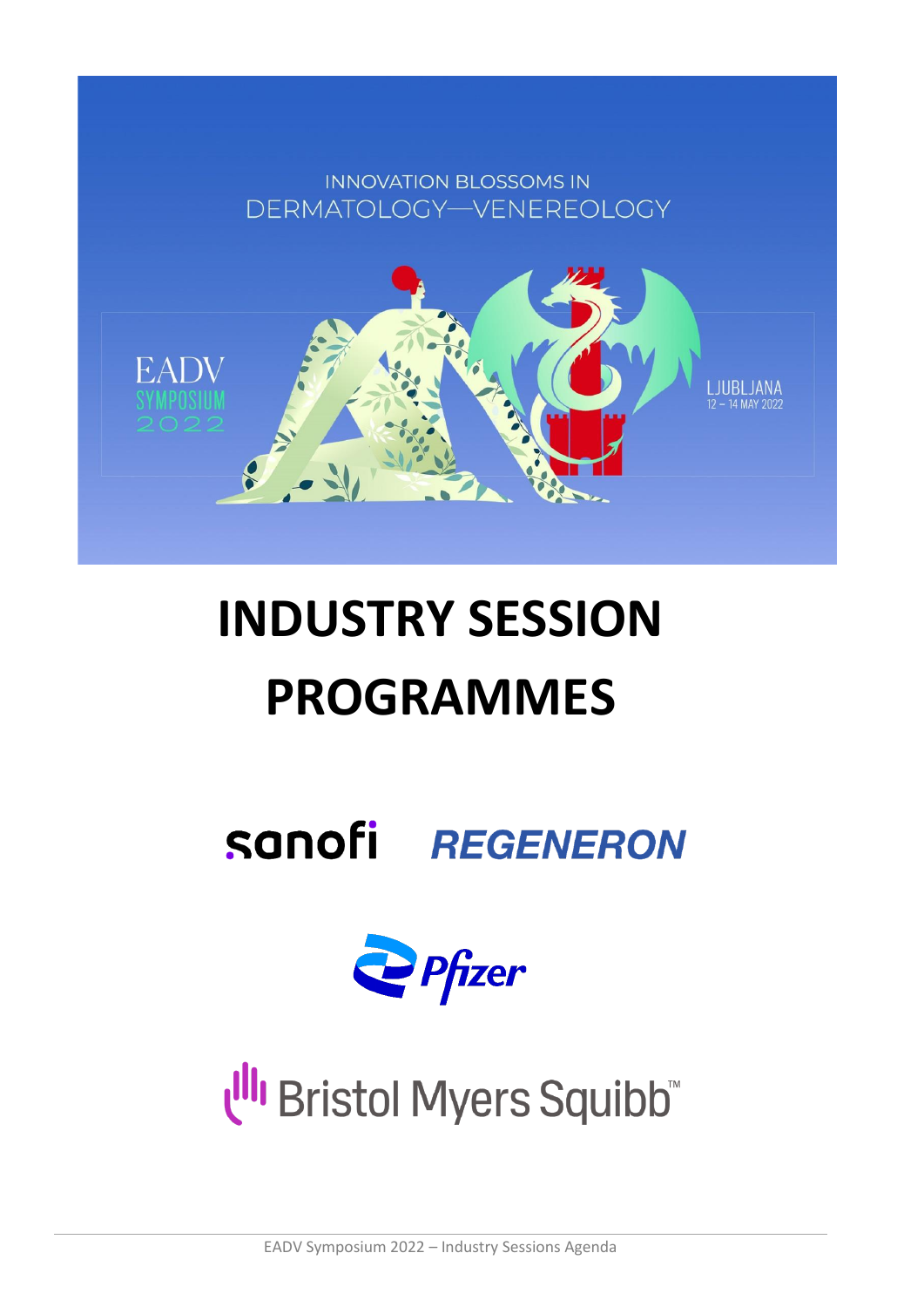

## **TABLE OF CONTENTS**

| ACCESS TO INDUSTRY SESSIONS AND REGULATIONS RELATED TO INDUSTRY ACTIVITIES  4 |  |
|-------------------------------------------------------------------------------|--|
|                                                                               |  |
|                                                                               |  |
|                                                                               |  |
|                                                                               |  |
|                                                                               |  |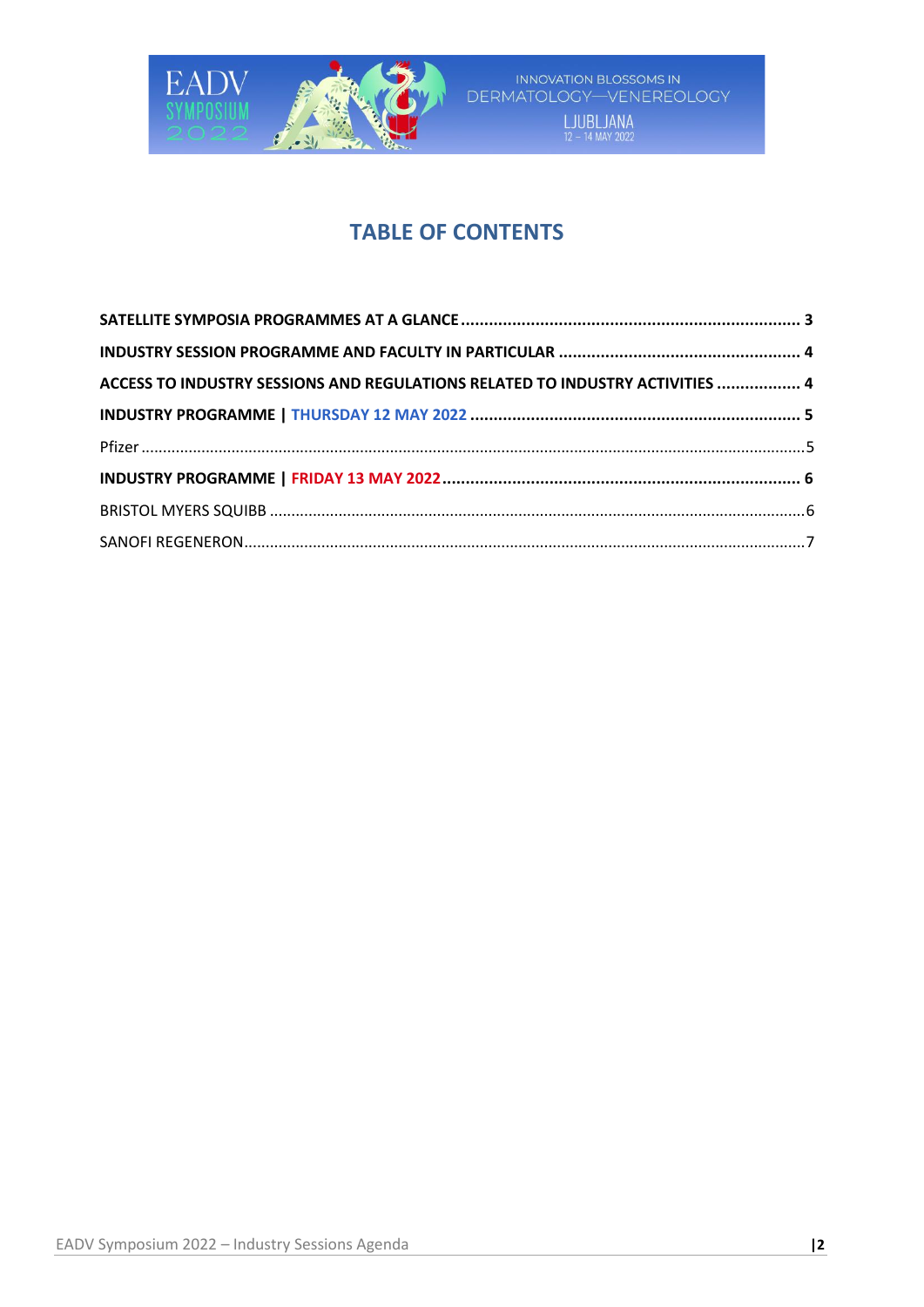

#### **SATELLITE SYMPOSIA PROGRAMMES AT A GLANCE**

<span id="page-2-0"></span>

| <b>SATELLITE SYMPOSIA LJUBLJANA 2022</b> |                             |                                   |  |  |
|------------------------------------------|-----------------------------|-----------------------------------|--|--|
| Room name                                | Marmorna Hall 1             | Marmorna Hall 2                   |  |  |
| Capacity (pax)                           | 500                         | 500                               |  |  |
| Thursday 12 May 2022                     |                             |                                   |  |  |
| 12:30-13:30                              | <b>SAT 05</b>               |                                   |  |  |
|                                          | * Pfizer Inc.               |                                   |  |  |
| Friday 13 May 2022                       |                             |                                   |  |  |
| $11:45 - 12:45$                          | <b>SAT 07</b>               | <b>SAT 08</b>                     |  |  |
|                                          | <b>Bristol Myerss Squib</b> | * Sanofi Genzyme and<br>Regeneron |  |  |

**\*** Access restricted to Health Care Professionals Only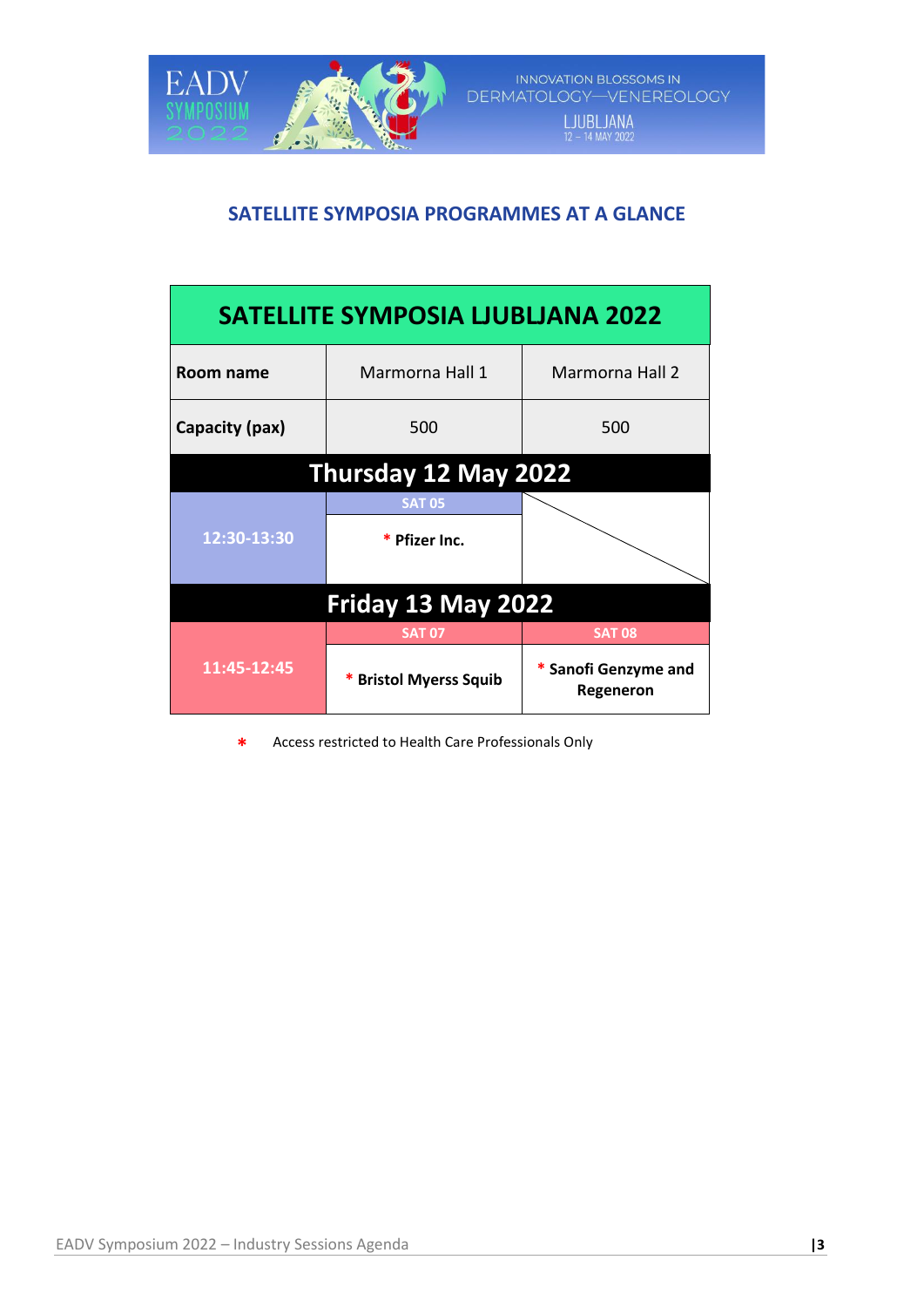**LJUBLJANA**  $12 - 14$  MAY 20

#### <span id="page-3-0"></span>**INDUSTRY SESSION PROGRAMME AND FACULTY IN PARTICULAR**

The industry session organiser is solely responsible for keeping any of its industry sessions activities compliant with all relevant laws and regulations. EADV is not involved with or has any control over the content, quality, organisation, operation, scientific integrity of the activity and materials provided by the industries. EADV is not involved in the selection of speakers, moderators and other faculty.

### <span id="page-3-1"></span>**ACCESS TO INDUSTRY SESSIONS AND REGULATIONS RELATED TO INDUSTRY ACTIVITIES**

As a multidisciplinary audience will be attending the EADV 17th Symposium, please make sure to select the right category, Healthcare Professionals (HCPs) and Non-Healthcare Professionals (NON-HCPs), during the registration process.

Access to any industry sessions where data or research of prescription medicines is presented will be limited exclusively to Healthcare Professionals (HCPs) only. For additional information please review the full "HCP definition" [here.](https://eadvsymposium2022.org/registration/hpd/)

In addition, industry Session organisers may limit participation to certain representative groups independently from EADV recommendations if deemed imperative to the achievement of the intended purpose of the Industry session.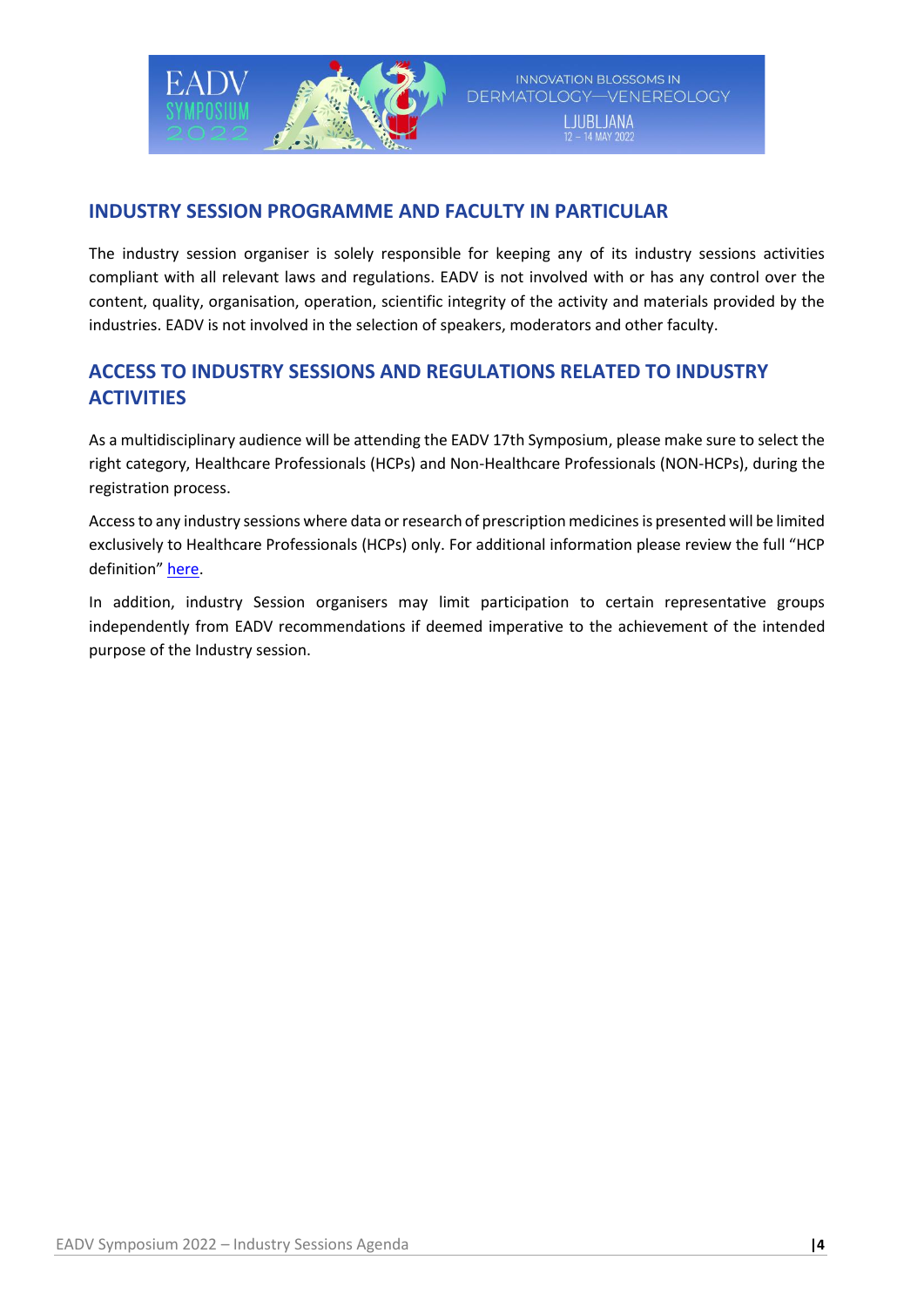

#### <span id="page-4-0"></span>**INDUSTRY PROGRAMME |** THURSDAY 12 MAY 2022

**12:30 - 13:30 SATELLITE SYMPOSIUM**

**Answering Clinical Questions with JAK Inhibitor Data**

#### <span id="page-4-1"></span>**Pfizer**



| ROOM:                       | <b>MARMORNA HALL 1</b>                                                    |
|-----------------------------|---------------------------------------------------------------------------|
| <b>CODE:</b>                | <b>SAT 05</b>                                                             |
| <b>CHAIRMAN:</b>            | Jacek Szepietowski (Wroclaw, Poland)<br>Jan Gutermuth (Brussels, Belgium) |
| <b>ACCESS RESTRICTIONS:</b> | <b>HCP Only</b>                                                           |

| <b>TIME</b> | <b>PROGRAMME</b>                                                       |
|-------------|------------------------------------------------------------------------|
| 12:30       | <b>Welcome and introductions</b>                                       |
|             | Jan Gutermuth (Brussels, Belgium)                                      |
| 12:35       | Remaining Clinical Challenges in AD: Potential of the JAK/STAT Pathway |
|             | Jan Gutermuth (Brussels, Belgium)                                      |
| 12:55       | <b>Going Deeper: Trials Designed to Explore Practical Questions</b>    |
|             | Jacek Szepietowski (Wroclaw, Poland)                                   |
| 13:20       | Live Q&A                                                               |
|             | All - Panel Discussion                                                 |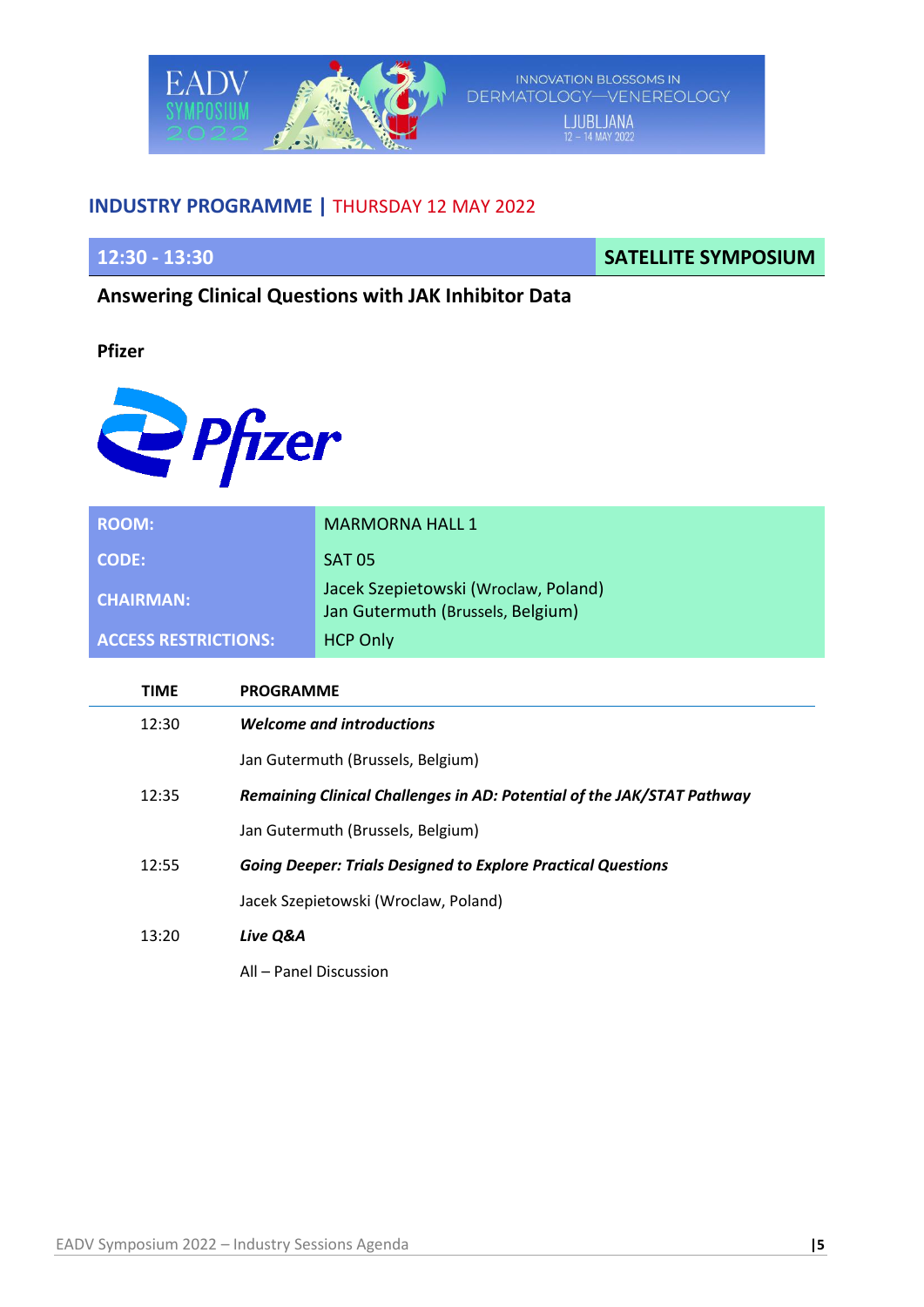

#### <span id="page-5-0"></span>**INDUSTRY PROGRAMME |** FRIDAY 13 MAY 2022

**11:45 - 12:45 SATELLITE SYMPOSIUM**

#### **A Deeper Dive: Patient Needs and Pathways of Interest in Psoriasis**

#### <span id="page-5-1"></span>**BRISTOL MYERS SQUIBB**

## Ull Bristol Myers Squibb"

| <b>ROOM:</b>                | <b>MARMORNA HALL 1</b>                                             |                                    |  |
|-----------------------------|--------------------------------------------------------------------|------------------------------------|--|
| <b>CODE:</b>                |                                                                    | <b>SAT 07</b>                      |  |
| <b>CHAIRMAN:</b>            |                                                                    | Georg Stingl (Vienna, Austria)     |  |
| <b>ACCESS RESTRICTIONS:</b> |                                                                    | <b>HCP Only</b>                    |  |
| <b>TIME</b>                 | <b>PROGRAMME</b>                                                   |                                    |  |
| 11:45                       | Understanding the unmet needs of patients with psoriasis           |                                    |  |
|                             | Jerry Bagel (New Jersey, U.S.A.)                                   |                                    |  |
| 12:00                       | Cytokine signaling pathways underpinning psoriasis pathophysiology |                                    |  |
|                             | Georg Stingl (Vienna, Austria)                                     |                                    |  |
| 12:15                       | Approaches in targeted inhibition of cytokine signalling           |                                    |  |
|                             |                                                                    | Patrick Brunner (New York, U.S.A.) |  |
| 12:30                       | <b>Q&amp;A</b>                                                     |                                    |  |
|                             |                                                                    | Georg Stingl (Vienna, Austria)     |  |